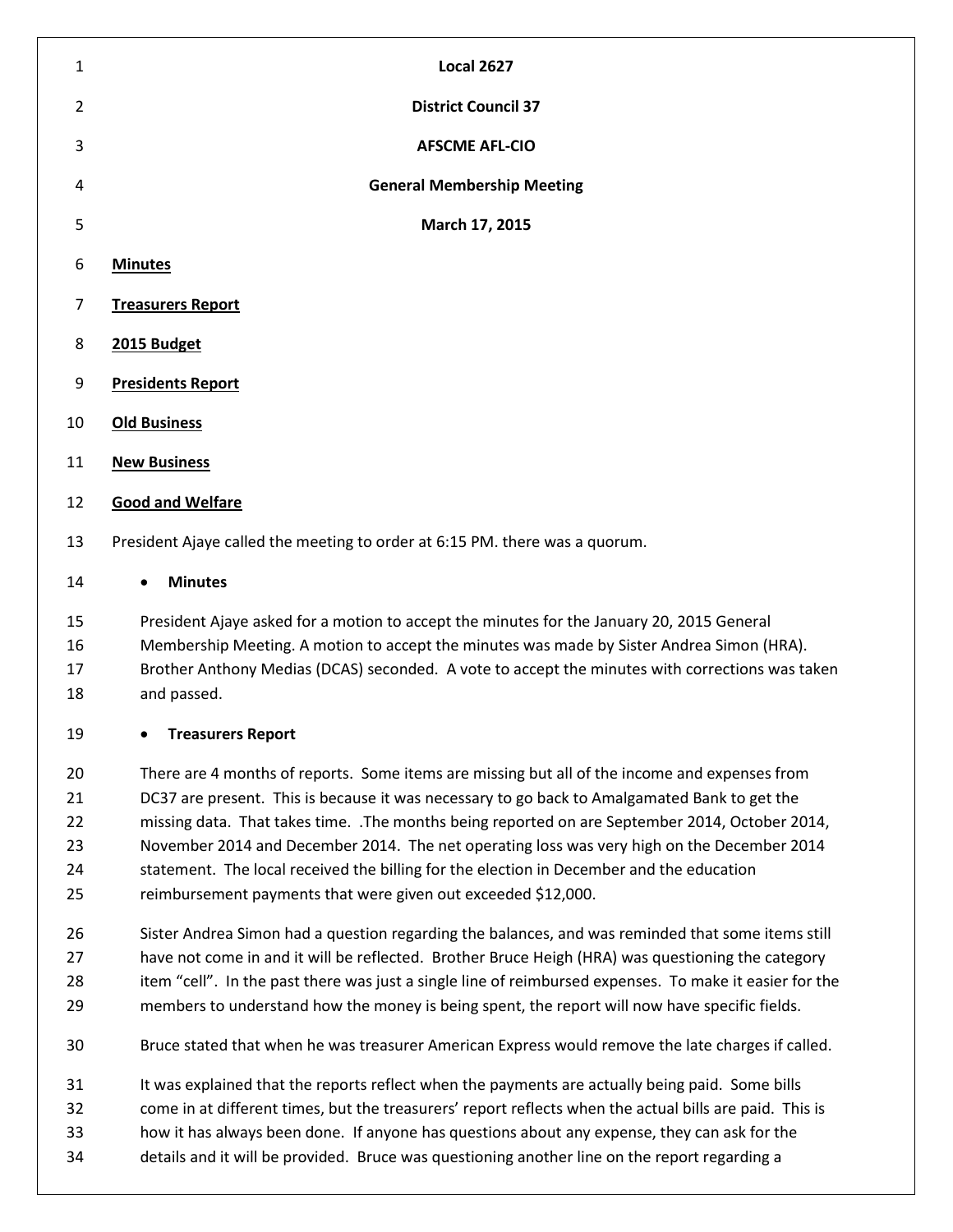payment for the line category "carfare". The local does not regularly use carfare. The \$10 payment was given to Bruce when he went to make deposits at Amalgamated. He was reminded that the statement reflects when the reimbursement took place, not the date of the action. Bruce then informed Treasurer Dunne that the quarterly statements need to go to AFSCME. He will be sending an email with the contact information so the local will be in compliance. President Ajaye reminded the membership that Treasurer Dunne had to go all of the way back to August and it has been a major accomplishment for him to get this far this fast. By the next General Membership meeting we should have everything. A Motion to accept the treasurer's report was made by Brother Brian Wonserver (DHS) and seconded by Mohammed Miah (BMCC). A vote was taken and the motion passed. **2015 Budget** The estimated budget is based on 5,000 members. There was an error with the October and November numbers and it will be corrected. It was explained that even with growth, the local sees very little money. The majority of the money goes to AFSCME and DC37. There was some discussion about shopping around for other banks that will give the local better interest and services. There was discussion on this topic, however President Ajaye spoke to Executive Director Henry Garrido, and Henry requested that we wait before making any decisions while he is talking to the bank. Brother Bruce Heigh relayed the information that the per caps increased in January 2015. It will be looked into. Brother Jim Pennisten (DOF) reminded the membership and Brother Dunne that there are 27 pay periods in 2015 so there might be a little bit more money. The budget was explained to the membership and there was discussion. All budgets are projected. This budget uses the same verbiage as the old budget. It is created using past history and an average on what we have already been doing. Brother Artie Kellam suggested that the line item for Insurance be eliminated. President Ajaye explained to him why it would be negligent to remove that expense. Robin Roache, the General Council of DC37, informed Treasurer Dunne that it would be crazy to eliminate the insurance when he questioned her on this issue. By not having the insurance, it can put the local in jeopardy. Sister Julie Leibowitz added that it also protects the elected officers from being blackmailed with the threat of malicious legal action. She relayed this insurance protects the membership and the local. The local will continue to keep the insurance. Sister Leibowitz made a motion to accept the 2015 Budget. It was seconded. A vote was taken and the motion passed. **Presidents Report**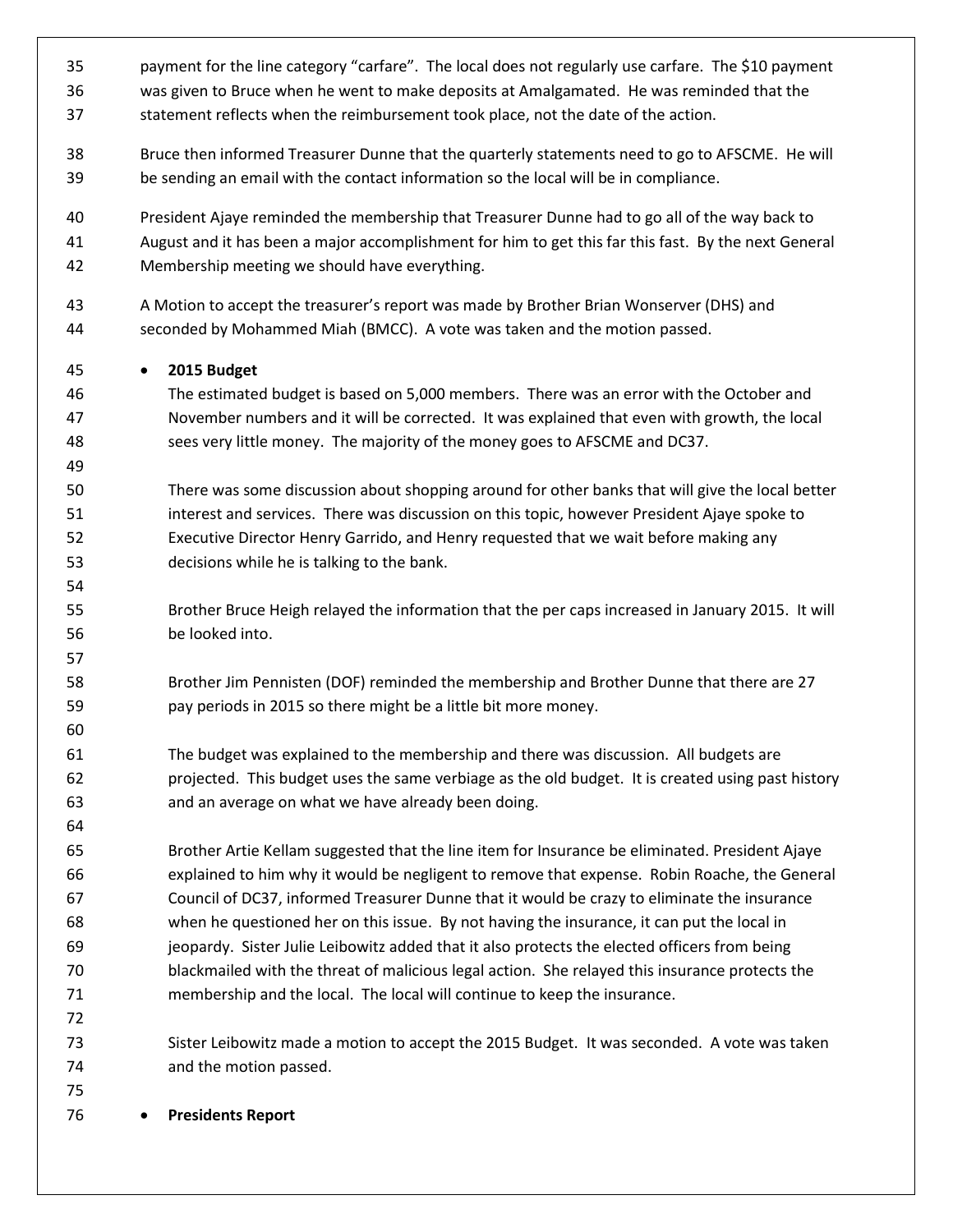- The overtime caps went up when the contract was signed. The current cap is \$77,469. When you get over this cap you don't have to sign it. A lunch time meeting was held at NYPD and this was explained to them. If you are over the cap you do not have to clock in. Adian Gelineau (NYPD) was having issues in NYPD and Jon Ng tried to break it down. If you are over the cap and you do not clock in you will get straight time. If you want to get paid cash you must clock in. Additional discussion will have to happen with NYPD. A question was asked about signing in. Sister Leibowitz also explained the difference between a weekly time sheet and a daily timesheet. Over the cap employees have the option of filling out the timesheet at any point during the week, but every employee is expected to sign in and out daily.
- The Agencies are not allowed to change your schedule to avoid paying overtime.
- 87 Sister Veronica Taylor (DDC) wanted to know if the leave balances she has when she retires is pensionable. They are not. Sister Leibowitz discussed terminal leave and President Ajaye informed Veronica of the necessary waiver letter that is required in order to keep your time.
- It was recommended that during the months of Sept/Oct members with a lot of time put in a request for leave for the month of December. The Agency will deny it and then they have to give you the waiver for the next year.
- There is no movement on the CUNY contract. This is due to the State wanting the same contract that they negotiated for the State Employees. The State Employees got zeroes, furlough days etc. We are still waiting to hear from CUNY for a date.
- President Ajaye was relaying information from the retreat that the Presidents attended. 63% of the DC37 employees are females. DC37 has about 170,000 members between active and retirees. Of the 170,000 members, 85,000 are not registered to vote. That is why we can't get legislation passed.
- President Ajaye was relaying different stories regarding immigration and non-registered voters within DC37. First Vice President Mike Lanni informed the membership that about 17% actually vote. Discussion about why it's important continued. Sister Leibowitz encouraged the members 103 to go to community meetings and be involved. President Ajaye reminded the membership that we only give member benefits if they are an active member of the local. If they do not fill out the green card they are not eligible to receive benefits.
- President Ajaye was discussing the Right to Work States and how it will affect the local. Everyone needs to participate more. When DC37 had buses for OTB the bulk of the people who attended were DC37 staff and not the affected members. Sister Leibowitz spoke about contributing to PEOPLE because we need to work on getting better participation. She spoke about how things were in the past and how complacent people are now. People cards will be distributed at the next GM Meeting.
- President Ajaye informed the membership that Sister Julie Leibowitz was appointed as Secretary 113 of the local vacating her Executive Board position. Brother Brian Wonserver was appointed as Executive Board Member.
- Sister Leibowitz informed the membership that for NON Problems there is a new email address. [Secretarylocal2627@gmail.com.](mailto:Secretarylocal2627@gmail.com) This is for address verification and for general questions, 117 suggestions and involvement. Anything relating to issues at work, grievances etc go to President Ajaye and First Vice President Mike Lanni.
- Sister Veronica Taylor has an issue with DC37 Health and Security with out of pocket expenses 120 for oral implants. There is an opportunity to get additional supplemental insurance with VIP. The link is currently on the 2627 web page because there are 1500 members in 2627 who are currently enrolled in VIP.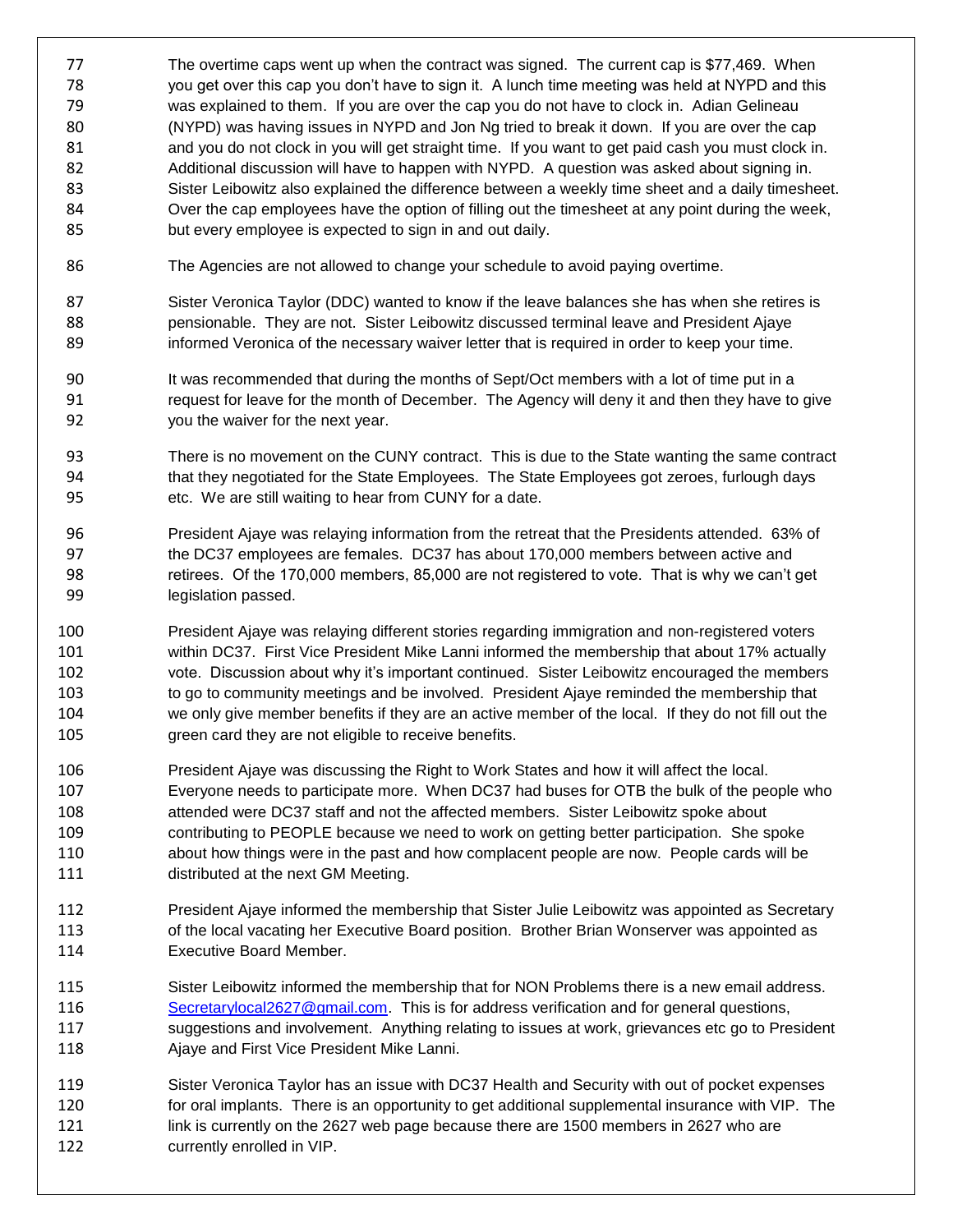| 123<br>124<br>125<br>126        |                                                                                                                                       | President Ajaye discussed broad-banding – collapsing some titles. This gives flexibility to some<br>of these titles. Computer Specialist Software job description dates back to 1991. The needs<br>have changed and so far the proposed changes seem beneficial for our members. There is a<br>meeting set for a few weeks.                                                                                                                                          |                  |                                 |  |  |
|---------------------------------|---------------------------------------------------------------------------------------------------------------------------------------|----------------------------------------------------------------------------------------------------------------------------------------------------------------------------------------------------------------------------------------------------------------------------------------------------------------------------------------------------------------------------------------------------------------------------------------------------------------------|------------------|---------------------------------|--|--|
| 127<br>128<br>129<br>130        |                                                                                                                                       | Certified IT Administrator is being combined for LAN and WAN. It will still have 4 Levels but it will<br>not say WAN or LAN. This will be one title that covers both. They will use the selective<br>certification to reflect the job specifications. Since the salaries are identical it will make it easier.<br>The job description has not been updated since 2006                                                                                                |                  |                                 |  |  |
| 131                             |                                                                                                                                       | Computer Service Tech will have the duties expanded.                                                                                                                                                                                                                                                                                                                                                                                                                 |                  |                                 |  |  |
| 132<br>133<br>134               |                                                                                                                                       | Computer Associate Software has to be updated since there were no websites in the past. These<br>titles are being revised to reflect what the members are currently doing instead of being held to<br>expired tasks.                                                                                                                                                                                                                                                 |                  |                                 |  |  |
| 135<br>136<br>137<br>138<br>139 |                                                                                                                                       | There was discussion regarding the job descriptions, levels and step programs. The exam being<br>modified to reflect the current environment is still better than converting our titles to Non-<br>Competitive titles. President Ajaye encouraged the membership to continue to stay current with<br>their training. There is a lot of work to be done with this new administration. It will take a lot to<br>undo what has happened under the prior administration. |                  |                                 |  |  |
| 140<br>141<br>142               |                                                                                                                                       | President Ajaye reminded the membership that it is critical to be honest when relaying your<br>problems/issues to the local. They are not able to properly represent the members if the<br>members do not tell the truth.                                                                                                                                                                                                                                            |                  |                                 |  |  |
| 143                             |                                                                                                                                       | There was encouragement from President Ajaye to get the younger members involved.                                                                                                                                                                                                                                                                                                                                                                                    |                  |                                 |  |  |
| 144<br>145<br>146<br>147<br>148 |                                                                                                                                       | Keisha Hogans (Comptroller) relayed issues that she believed was going on in her site.<br>President Ajaye tried to explain to her the processes and there was discussion. President Ajaye<br>tried to explain that if the local would ever make any type of agreement, it would be in writing.<br>Additionally, if there is no disciplinary action taken against our members nothing can be done.<br>She was not happy.                                              |                  |                                 |  |  |
| 149                             | ٠                                                                                                                                     | <b>Old Business</b>                                                                                                                                                                                                                                                                                                                                                                                                                                                  |                  |                                 |  |  |
| 150                             |                                                                                                                                       | None                                                                                                                                                                                                                                                                                                                                                                                                                                                                 |                  |                                 |  |  |
| 151<br>152<br>153<br>154<br>155 | <b>New Business</b><br>Artie Kellam (Trustee) announced that the scholarship committee will announce changes at the<br>May GM Meeting |                                                                                                                                                                                                                                                                                                                                                                                                                                                                      |                  |                                 |  |  |
| 156                             | Good and Welfare - Mike will email.                                                                                                   |                                                                                                                                                                                                                                                                                                                                                                                                                                                                      |                  |                                 |  |  |
|                                 |                                                                                                                                       | Flavio Guillermo                                                                                                                                                                                                                                                                                                                                                                                                                                                     | <b>CUNY BMCC</b> | New baby in their family.       |  |  |
|                                 |                                                                                                                                       | Arthur Dimaya                                                                                                                                                                                                                                                                                                                                                                                                                                                        | <b>FDNY</b>      | Member passed away.             |  |  |
|                                 |                                                                                                                                       | Andrea Sanders                                                                                                                                                                                                                                                                                                                                                                                                                                                       | L2627            | She is recovering from surgery. |  |  |
|                                 |                                                                                                                                       | Michelle Smith                                                                                                                                                                                                                                                                                                                                                                                                                                                       | <b>DOHMH</b>     | Death in her family.            |  |  |